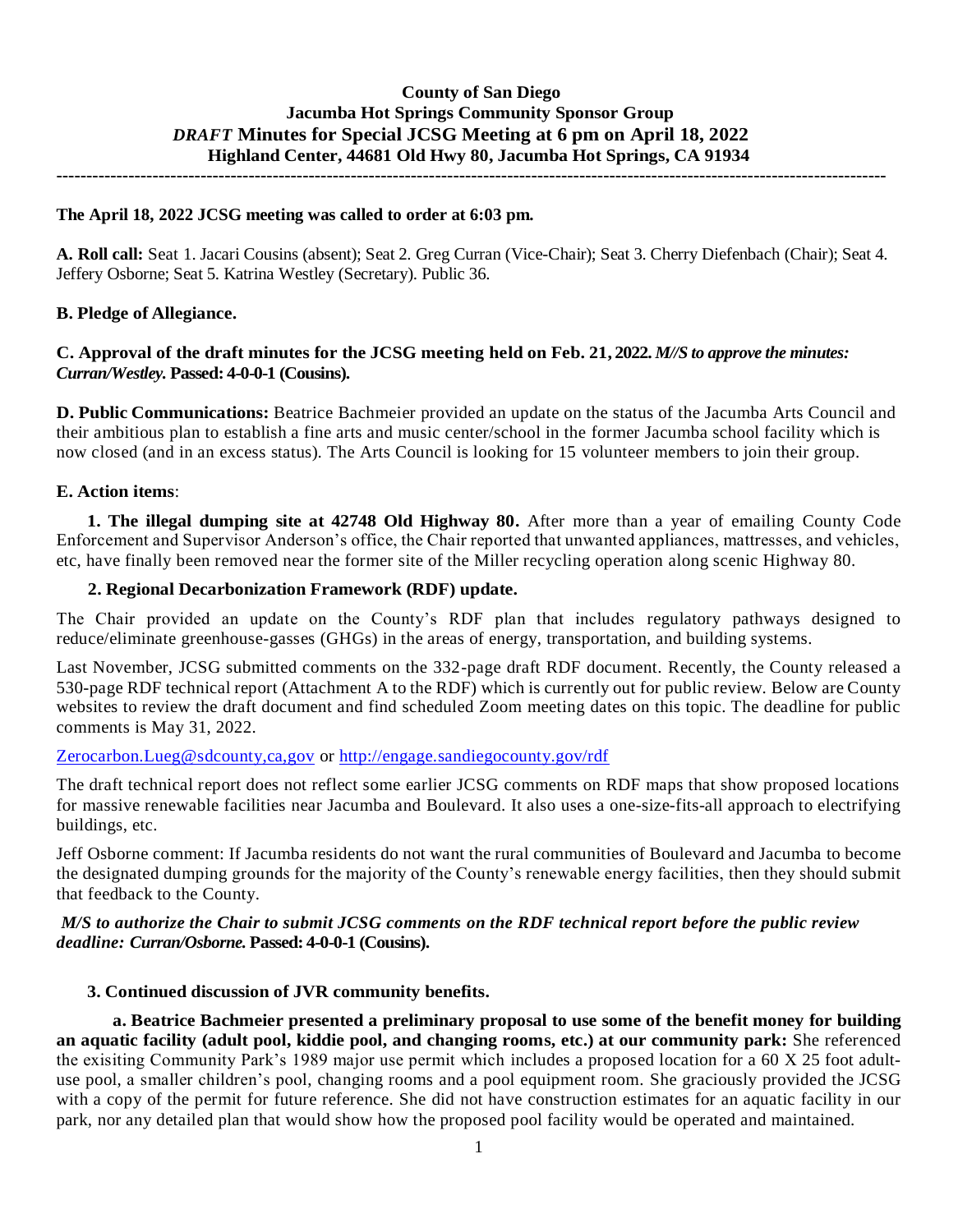Katrina Westley, a licensed San Diego County Parks and Recreation pool operator, provided some information about the estimated annual costs for maintaining the proposed pools that included: chemicals, filters, maintenance, a fulltime pool operator's salary, liability insurance, etc. The annual cost for operating and maintaining an aquatic facility in the Jacumba Community Park may be as high as \$100K. Funding for pool operations and maintenance might partially come from pool membership fees and public day-use fees.

On the initial JCSG community benefits survey distributed in November 2021, only two responses identified a community swimming pool as a funding priority. Other things like trash collection (the number one priority), a medical clinic, etc. were mentioned by far more survey respondents as important community needs. However, at this JCSG meeting, there was a majority consensus from the people present that a pool facility in the park would be a huge community asset, possibly one that could improve local property values. A detailed plan that includes swimming pool construction costs and a sustainable funding source for pool operations needs to be developed. The Chair thanked Beatrice for bringing the concept of building swimming pools in the community park to the groups' attention.

**b. Maureen Phillips provided an update on the on-going development of a Memorandum of Understanding (MOU) or Joint Powers Agreement (JPA) between the Jacumba Boulevard Revitalization Alliance (JBRA) and the County of San Diego Planning and Development Services (PDS) regarding the management of JVR community benefit funds.** At the last JCSG meeting, the group approved the continued development of a MOU with JBRA as a community benefits manager until a unique non-profit foundation could be established to permanently manage Jacumba's community benefits program. After the suspension of the Ad Hoc Benefits subcommittee, the Chair enlisted Maureen's help to continue to formulate a draft fiscal sponsorship agreement and serve as a liaison with JBRA. At this point, it is not known whether PDS would be willing to support a MOU or JPA fiscal sponsorship option with JBRA. However, the elements as defined under a fiscal sponsorship agreement could ultimately be the basis for the by-laws and procedures of a new foundation. The Chair thanked Maureen for all her hard work on the potential agreement.

**c. Mike Appelman presented a proposal for the establishment of a new Jacumba non-profit foundation**  whose mission would be to enhance the quality of life in Jacumba. The foundation's board of directors (BOD) would ideally be made up volunteers from the backcountry who have professional expertise in the areas of law, grant writing, building or construction, etc. who do not have a bias toward any local community group. Once established, the foundation's BOD would likely meet on a semi-annual basis to:

--provide for the direct management of \$3.55 million in JVR benefits money including the investment of benefit money with a fiduciary such as Vanguard.

--develop an annual budget that spends the growth of the investment funds.

--file all required tax documents with appropriate agencies.

--apply for federal, state, and county grants to fund new infrastructure, programs, activities, and scholarships within Jacumba as well as to fund the maintenance of existing facilities. Sources of new grant money could provide the community with a revenue stream in perpetuity.

--approve/oversee the expenditure of JVR community benefit grant requests based on project merit using the foundation's own benefits advisory committee or group. This advisory committee would screen grant requests received from Jacumba non-profit or non-governmental organizations or individuals for completeness and feasibility. The group would also ensure that all grant proposals are presented at JCSG meetings for the purposes of public transparency and community input before recommending grant approvals to the foundation's BOD.

Susan Graham question: What are the costs associated with creating a new non-profit foundation and who will pay the set-up fees? Answer: Mike Appelman is working with a JVR representative and he is hopeful that the company will agree to front the foundation's set-up fees at no cost to the community.

Rick Morrison question: How will advisory members to the foundation be chosen? Answer: They would be chosen from local community members by the BOD.

Susan Graham question: Would the foundation's BOD be compensated for their time? Answer: the framework for the foundation has not yet been built so it is unclear whether there would be compensation involved. It is hopeful that the BOD would volunteer their time.